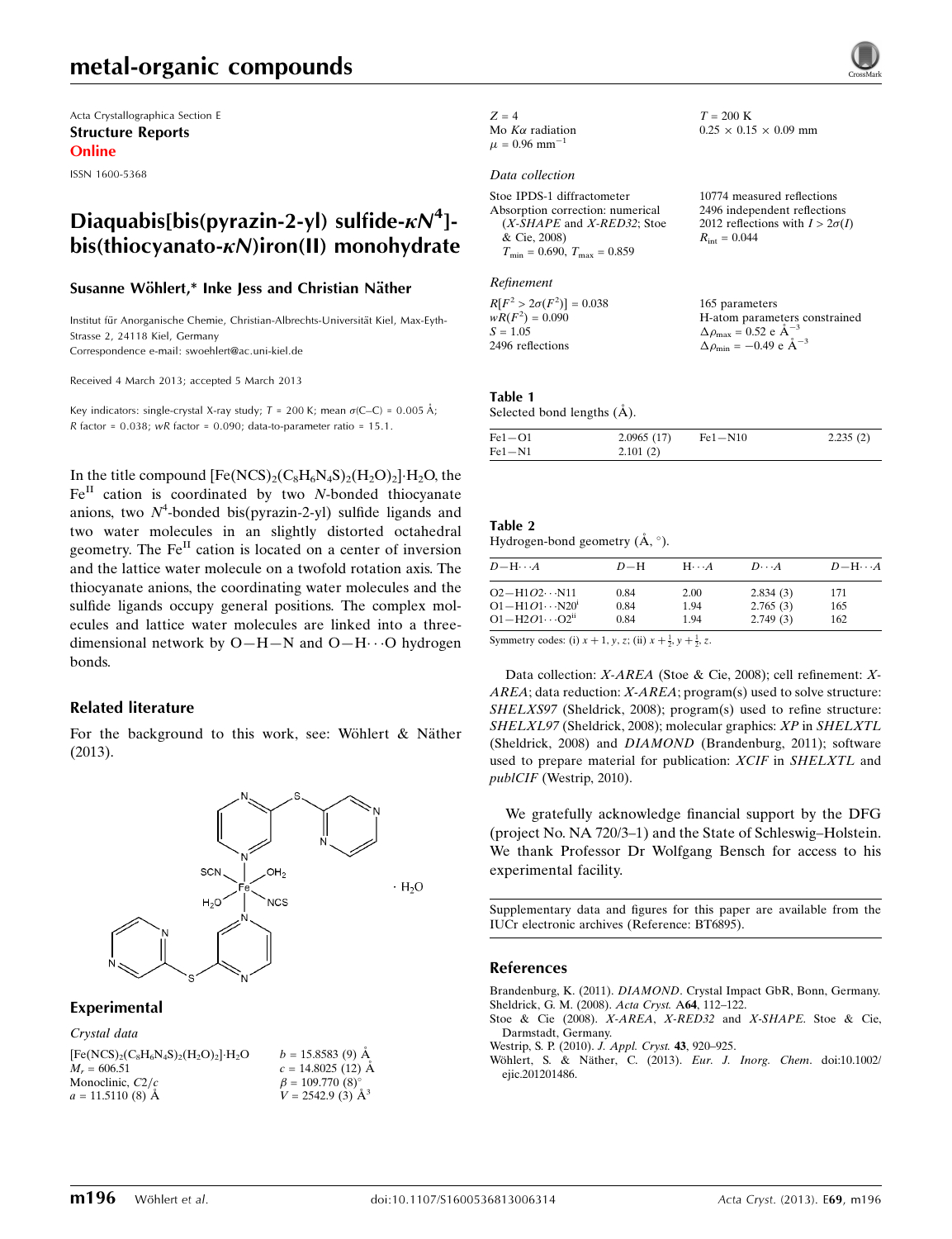# **supporting information**

*Acta Cryst.* (2013). E**69**, m196 [doi:10.1107/S1600536813006314]

# **Diaquabis[bis(pyrazin-2-yl) sulfide-***κN***<sup>4</sup> ]bis(thiocyanato-***κN***)iron(II) monohydrate**

## **Susanne Wöhlert, Inke Jess and Christian Näther**

## **S1. Comment**

Recently we have reported on the synthesis and characterization of transition metal thiocyanato compounds with 2 chloropyrazine as neutral co-ligand (Wöhlert  $\&$  Näther, 2013). In the course of these investigations, we have reacted iron(II)sulfate with potassium thiocyanate and 2-chloropyrazine under hydrothermal conditions, which accidently lead to the formation of single crystals of the title compound that were characterized by single-crystal X-ray diffraction. In the crystal structure, each iron(II) cation is coordinated by two *N*-bonded thiocyanato anions, two 2,2′-dipyrazinesulfide ligands and two water molecules within a slightly distorted octahedra (Fig.1 and Tab. 1). The Fe—N and Fe—O distances range from 2.096 5(17) Å to 2.235 (2) Å with angles arround the iron(II) cation between 87.98 (8) ° to 92.02 (8) ° and of 180 ° (Tab. 1). The asymmetric unit consists of one iron(II) cation located on a center of inversion, one water molecule on a 2-fold axis as well as of one 2,2′-dipyrazinesulfide ligand, one thiocyanato anion and one water molecule all of them located in general position. The discrete complexes are connected by the non-coordinating water molecules into a threedimensional network through intermolecular O—H—N and O—H—O hydrogen bonding (Fig. 2). In this arrangement each non-coordinating water molecule acts as acceptor in two O—H—O hydrogen bonds and as a donor in two O—H— N hydrogen bonds (Fig. 2 and Tab.2).

## **S2. Experimental**

FeSO4x7H2O, KNCS and 2-chloropyrazine were obtained from Alfa Aesar. All chemicals were used without further purification. 0.15 mmol (41.7 mg) FeSO4x7H2O, 0.3 mmol (29.1 mg) KNCS and 0.3 mmol (26.4 *µL*) 2-chloropyrazine were reacted in 1 ml water in a closed test-tube at 120  $\degree$ C for 3 days. Red single crystals of the title compound were obtained after two days on cooling.

## **S3. Refinement**

All C—H H atoms were located in difference map but were positioned with idealized geometry and were refined isotropic with  $U_{iso}(H) = 1.2$   $U_{eq}(C)$  using a riding model with C—H = 0.95 Å for aromatic H atoms. The water H atoms were located in a difference map, their bond lenghts were set to ideal values of 0.84 Å and finally they were refined using a riding model with  $U_{iso}(H) = 1.5 U_{eq}(O)$ .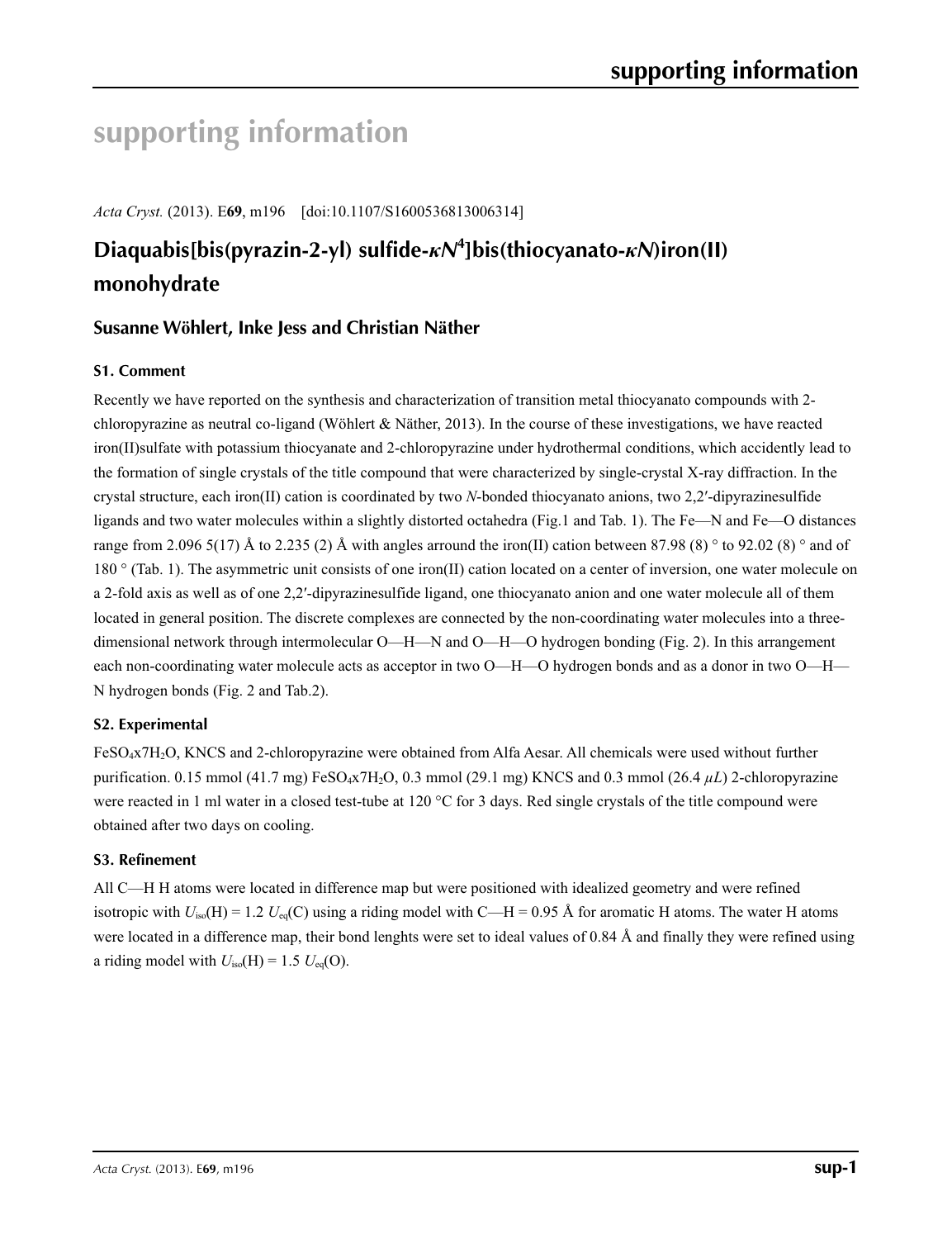

## **Figure 1**

Crystal structure of the title compound with labeling and displacement ellipsoids drawn at the 50% probability level. Symmetry code:  $i = -x + 3/2, -y + 3/2, -z$ .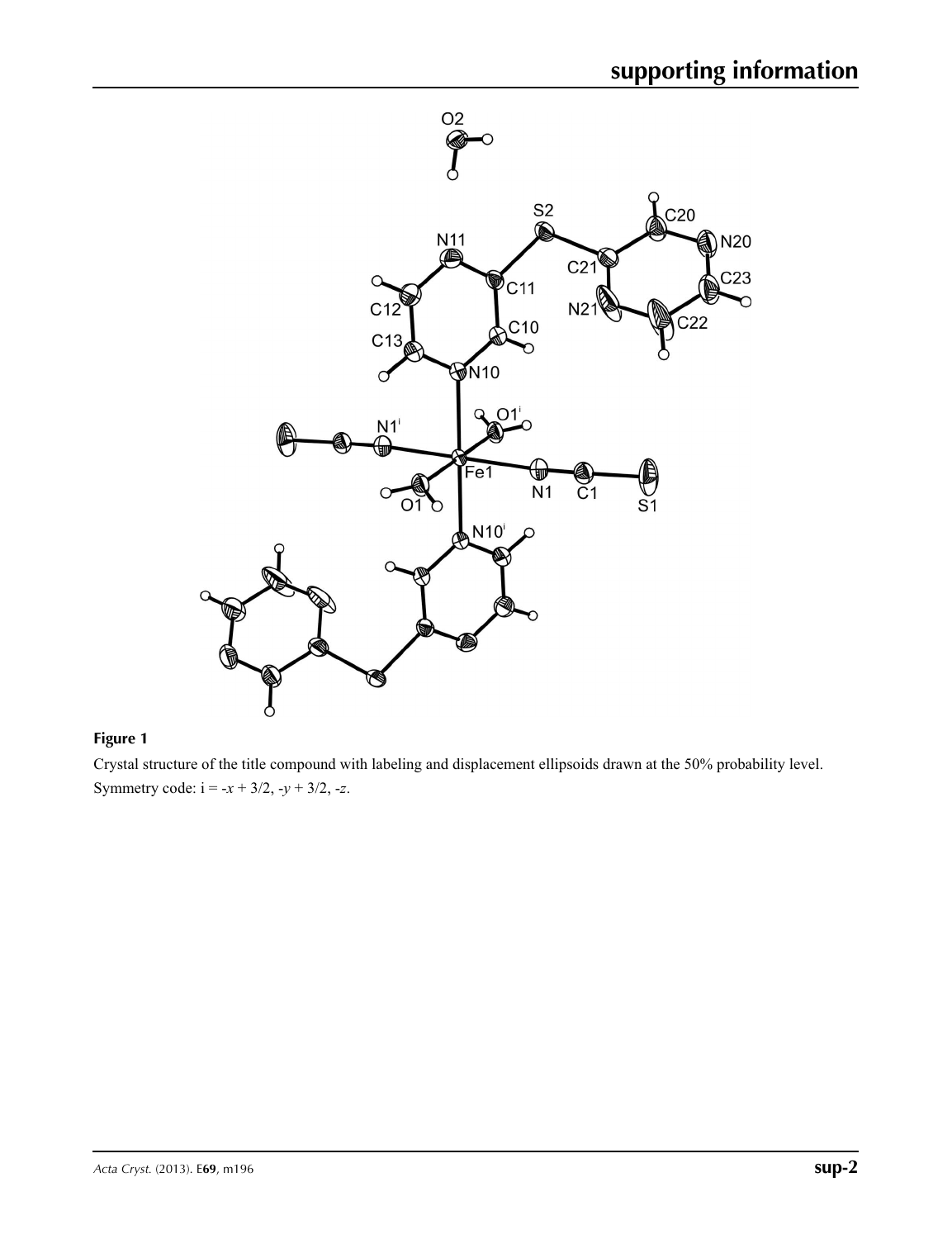

## **Figure 2**

Crystal structure of the title compound with view along the *a*-axis (orange = iron, blue = nitrogen, yellow = sulfur, red = oxygen, grey = carbon, white = hydrogen). Intermolecular hydrogen bonding is shown as dashed lines.

## **Diaquabis[bis(pyrazin-2-yl) sulfide-***κN***<sup>4</sup> ]bis(thiocyanato-***κN***)iron(II) monohydrate**

| Crystal data                            |                                        |
|-----------------------------------------|----------------------------------------|
| $[Fe(NCS)_2(C_8H_6N_4S)_2(H_2O)_2]H_2O$ | $V = 2542.9$ (3) Å <sup>3</sup>        |
| $M_r = 606.51$                          | $Z=4$                                  |
| Monoclinic, $C2/c$                      | $F(000) = 1240$                        |
| Hall symbol: -C 2yc                     | $D_x = 1.584$ Mg m <sup>-3</sup>       |
| $a = 11.5110(8)$ Å                      | Mo Ka radiation, $\lambda = 0.71073$ Å |
| $b = 15.8583(9)$ Å                      | Cell parameters from 10774 reflections |
| $c = 14.8025(12)$ Å                     | $\theta$ = 2.3–26.0°                   |
| $\beta$ = 109.770 (8) <sup>o</sup>      | $\mu = 0.96$ mm <sup>-1</sup>          |
|                                         |                                        |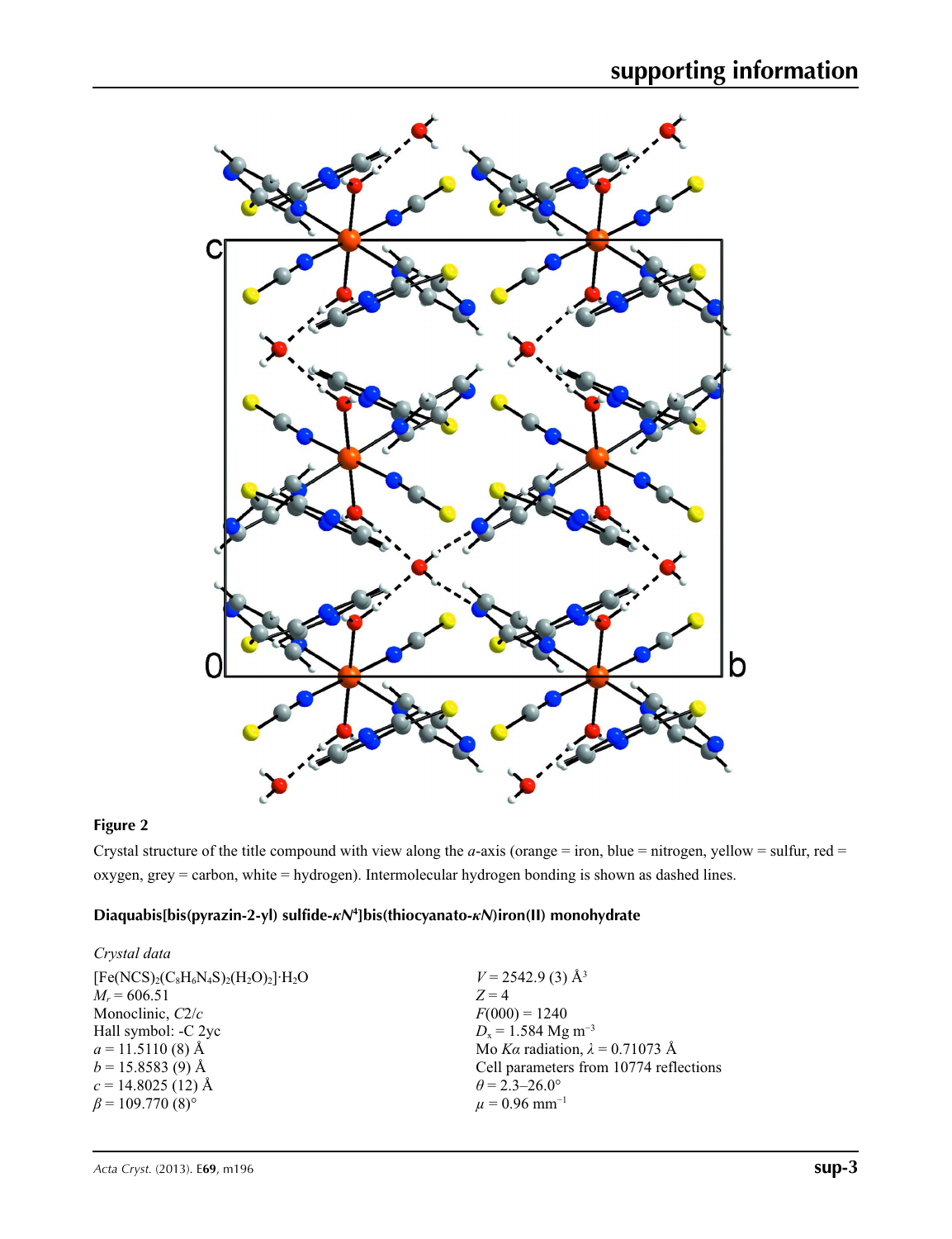### $T = 200 \text{ K}$ Block, red

*Data collection*

| Рата сонеспоп                                |                                                                         |
|----------------------------------------------|-------------------------------------------------------------------------|
| Stoe IPDS-1<br>diffractometer                | 10774 measured reflections<br>2496 independent reflections              |
| Radiation source: fine-focus sealed tube     | 2012 reflections with $I > 2\sigma(I)$                                  |
| Graphite monochromator                       | $R_{\rm int} = 0.044$                                                   |
| phi scan                                     | $\theta_{\text{max}} = 26.0^{\circ}, \theta_{\text{min}} = 2.3^{\circ}$ |
| Absorption correction: numerical             | $h = -14 \rightarrow 13$                                                |
| $(X-SHAPE$ and $X-RED32$ ; Stoe & Cie, 2008) | $k = -19 \rightarrow 19$                                                |
| $T_{\min}$ = 0.690, $T_{\max}$ = 0.859       | $l = -18 \rightarrow 18$                                                |
| Refinement                                   |                                                                         |
| Refinement on $F^2$                          | Secondary atom site location: difference Fourier                        |
| Least-squares matrix: full                   | map                                                                     |
| $R[F^2 > 2\sigma(F^2)] = 0.038$              | Hydrogen site location: inferred from                                   |
| $wR(F^2) = 0.090$                            | neighbouring sites                                                      |
| $S = 1.05$                                   | H-atom parameters constrained                                           |
|                                              |                                                                         |

2496 reflections 165 parameters 0 restraints Primary atom site location: structure-invariant direct methods  $w = 1/[\sigma^2 (F_o^2) + (0.0412P)^2 + 5.1033P]$ where  $P = (F_o^2 + 2F_c^2)/3$  $(\Delta/\sigma)_{\text{max}}$  < 0.001 Δ*ρ*max = 0.52 e Å−3  $\Delta\rho_{\text{min}} = -0.49$  e Å<sup>-3</sup>

### *Special details*

**Geometry**. All e.s.d.'s (except the e.s.d. in the dihedral angle between two l.s. planes) are estimated using the full covariance matrix. The cell e.s.d.'s are taken into account individually in the estimation of e.s.d.'s in distances, angles and torsion angles; correlations between e.s.d.'s in cell parameters are only used when they are defined by crystal symmetry. An approximate (isotropic) treatment of cell e.s.d.'s is used for estimating e.s.d.'s involving l.s. planes.

 $0.25 \times 0.15 \times 0.09$  mm

**Refinement**. Refinement of  $F^2$  against ALL reflections. The weighted *R*-factor  $wR$  and goodness of fit *S* are based on  $F^2$ , conventional *R*-factors *R* are based on *F*, with *F* set to zero for negative  $F^2$ . The threshold expression of  $F^2 > \sigma(F^2)$  is used only for calculating *R*-factors(gt) *etc*. and is not relevant to the choice of reflections for refinement. *R*-factors based on *F*<sup>2</sup> are statistically about twice as large as those based on *F*, and *R*- factors based on ALL data will be even larger.

*Fractional atomic coordinates and isotropic or equivalent isotropic displacement parameters (Å<sup>2</sup>)* 

|                 | $\mathcal{X}$ | v           | $\boldsymbol{z}$ | $U_{\rm iso}*/U_{\rm eq}$ |  |
|-----------------|---------------|-------------|------------------|---------------------------|--|
| Fe1             | 0.7500        | 0.7500      | 0.0000           | 0.01850(14)               |  |
| N <sub>1</sub>  | 0.6524(2)     | 0.83973(14) | 0.05049(17)      | 0.0283(5)                 |  |
| C <sub>1</sub>  | 0.5978(2)     | 0.88512(16) | 0.08281(19)      | 0.0250(6)                 |  |
| S <sub>1</sub>  | 0.51942(8)    | 0.94785(6)  | 0.12789(7)       | 0.0495(3)                 |  |
| N10             | 0.68155(19)   | 0.64769(13) | 0.07296(16)      | 0.0217(4)                 |  |
| C10             | 0.5612(2)     | 0.63655(16) | 0.05785(19)      | 0.0231(5)                 |  |
| H10             | 0.5030        | 0.6753      | 0.0184           | $0.028*$                  |  |
| C <sub>11</sub> | 0.5199(2)     | 0.56900(16) | 0.09904(19)      | 0.0221(5)                 |  |
| C12             | 0.7178(3)     | 0.52477(18) | 0.1702(2)        | 0.0309(6)                 |  |
| H12             | 0.7760        | 0.4863      | 0.2100           | $0.037*$                  |  |
| C13             | 0.7596(2)     | 0.59152(17) | 0.1297(2)        | 0.0275(6)                 |  |
| H13             | 0.8458        | 0.5978      | 0.1424           | $0.033*$                  |  |
| N <sub>1</sub>  | 0.5975(2)     | 0.51276(14) | 0.15487(16)      | 0.0265(5)                 |  |
| S <sub>2</sub>  | 0.36039(6)    | 0.54851(4)  | 0.07358(6)       | 0.03024(18)               |  |
|                 |               |             |                  |                           |  |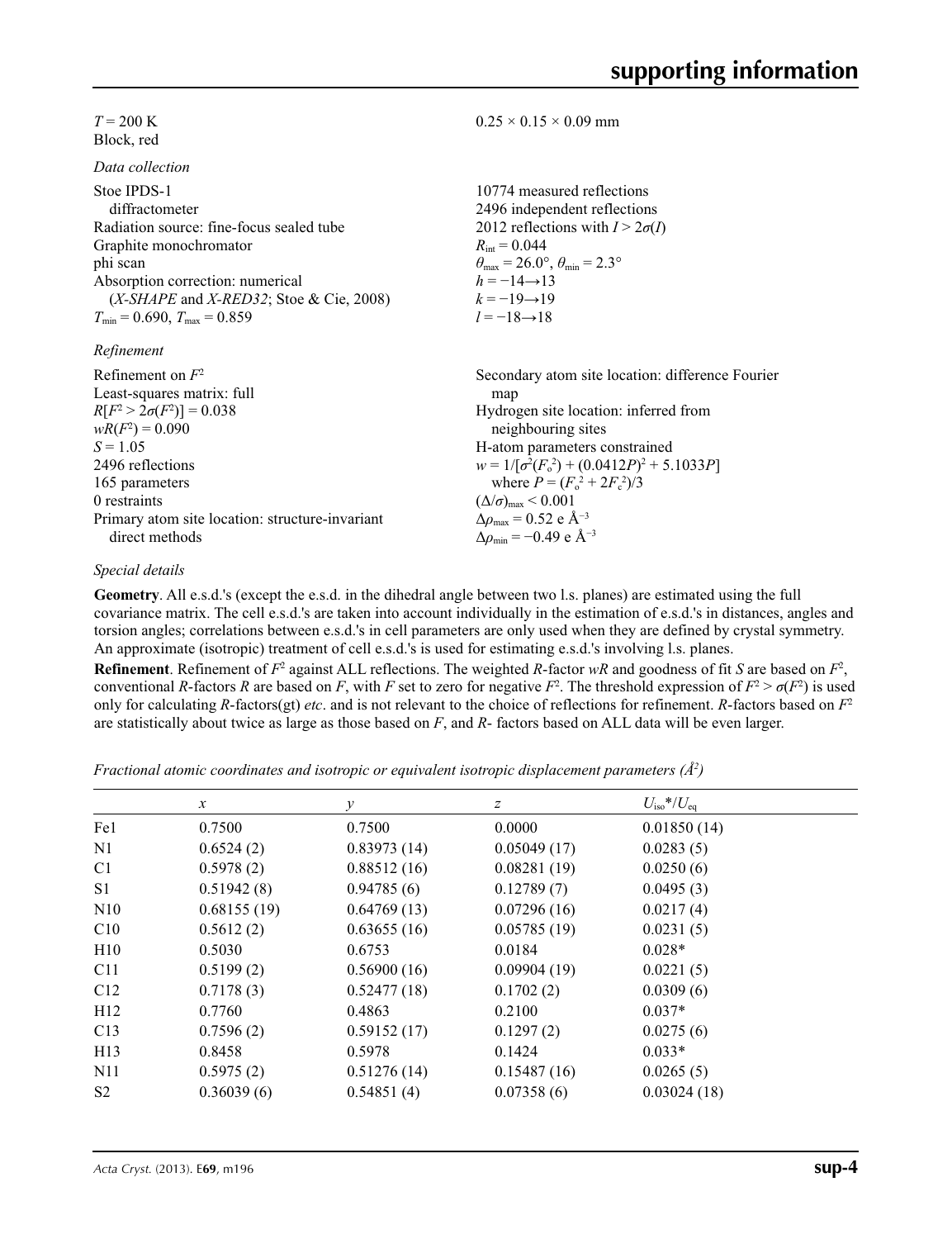| N20                           | 0.1422(2)   | 0.71530(17) | 0.13551(19) | 0.0365(6)  |
|-------------------------------|-------------|-------------|-------------|------------|
| C <sub>20</sub>               | 0.1863(2)   | 0.64829(19) | 0.1039(2)   | 0.0323(6)  |
| H20                           | 0.1322      | 0.6031      | 0.0752      | $0.039*$   |
| C <sub>21</sub>               | 0.3091(2)   | 0.64298(17) | 0.1120(2)   | 0.0264(6)  |
| C <sub>22</sub>               | 0.3399(4)   | 0.7716(3)   | 0.1788(6)   | 0.129(3)   |
| H <sub>22</sub>               | 0.3930      | 0.8179      | 0.2049      | $0.155*$   |
| C <sub>23</sub>               | 0.2211(3)   | 0.7764(2)   | 0.1745(3)   | 0.0604(12) |
| H <sub>23</sub>               | 0.1938      | 0.8244      | 0.2000      | $0.072*$   |
| N21                           | 0.3859(3)   | 0.7044(2)   | 0.1476(4)   | 0.0998(19) |
| 01                            | 0.90576(16) | 0.76058(11) | 0.12427(13) | 0.0264(4)  |
| H <sub>1</sub> O <sub>1</sub> | 0.9775      | 0.7416      | 0.1362      | $0.040*$   |
| H2O1                          | 0.9184      | 0.8036      | 0.1593      | $0.040*$   |
| O <sub>2</sub>                | 0.5000      | 0.39109(15) | 0.2500      | 0.0247(5)  |
| H <sub>1</sub> O <sub>2</sub> | 0.5302      | 0.4227      | 0.2182      | $0.037*$   |
|                               |             |             |             |            |

*Atomic displacement parameters (Å2 )*

|                 | $U^{11}$   | $L^{22}$   | $\mathcal{L}^{\beta 3}$ | $U^{12}$      | $U^{13}$    | $U^{23}$      |
|-----------------|------------|------------|-------------------------|---------------|-------------|---------------|
| Fe1             | 0.0136(2)  | 0.0178(2)  | 0.0259(3)               | 0.00060(19)   | 0.00904(18) | $-0.0007(2)$  |
| N1              | 0.0268(12) | 0.0247(11) | 0.0384(13)              | 0.0029(9)     | 0.0175(11)  | $-0.0019(10)$ |
| C <sub>1</sub>  | 0.0210(13) | 0.0266(13) | 0.0261(13)              | 0.0013(11)    | 0.0064(11)  | $-0.0026(11)$ |
| S1              | 0.0410(5)  | 0.0572(5)  | 0.0516(5)               | 0.0152(4)     | 0.0173(4)   | $-0.0235(4)$  |
| N10             | 0.0191(10) | 0.0198(10) | 0.0292(11)              | 0.0009(8)     | 0.0118(9)   | 0.0004(9)     |
| C10             | 0.0185(12) | 0.0223(12) | 0.0305(14)              | 0.0012(10)    | 0.0110(10)  | 0.0006(10)    |
| C11             | 0.0210(12) | 0.0224(12) | 0.0266(13)              | $-0.0022(10)$ | 0.0129(10)  | $-0.0066(10)$ |
| C12             | 0.0261(14) | 0.0291(14) | 0.0359(15)              | 0.0035(11)    | 0.0083(12)  | 0.0092(12)    |
| C13             | 0.0193(12) | 0.0259(13) | 0.0369(15)              | 0.0013(10)    | 0.0091(11)  | 0.0041(11)    |
| N11             | 0.0298(12) | 0.0236(11) | 0.0283(12)              | $-0.0014(9)$  | 0.0128(10)  | 0.0030(9)     |
| S <sub>2</sub>  | 0.0229(3)  | 0.0244(3)  | 0.0485(4)               | $-0.0060(3)$  | 0.0187(3)   | $-0.0088(3)$  |
| N20             | 0.0220(12) | 0.0396(14) | 0.0479(15)              | 0.0046(11)    | 0.0118(11)  | $-0.0067(12)$ |
| C <sub>20</sub> | 0.0200(13) | 0.0348(15) | 0.0402(16)              | $-0.0011(11)$ | 0.0075(12)  | $-0.0097(12)$ |
| C <sub>21</sub> | 0.0240(13) | 0.0259(13) | 0.0332(14)              | $-0.0038(11)$ | 0.0149(11)  | $-0.0040(11)$ |
| C <sub>22</sub> | 0.058(3)   | 0.081(3)   | 0.285(9)                | $-0.046(3)$   | 0.104(4)    | $-0.123(5)$   |
| C <sub>23</sub> | 0.043(2)   | 0.0392(18) | 0.115(4)                | $-0.0091(15)$ | 0.046(2)    | $-0.034(2)$   |
| N <sub>21</sub> | 0.0447(19) | 0.068(2)   | 0.215(5)                | $-0.0369(17)$ | 0.080(3)    | $-0.092(3)$   |
| 01              | 0.0163(8)  | 0.0269(9)  | 0.0335(10)              | 0.0015(7)     | 0.0054(7)   | $-0.0062(8)$  |
| O <sub>2</sub>  | 0.0325(14) | 0.0181(12) | 0.0282(14)              | 0.000         | 0.0166(11)  | 0.000         |
|                 |            |            |                         |               |             |               |

*Geometric parameters (Å, º)*

| $Fe1 - O1i$           | 2.0965(17) | $C12-H12$   | 0.9500   |  |
|-----------------------|------------|-------------|----------|--|
| $Fe1 - O1$            | 2.0965(17) | $C13$ —H13  | 0.9500   |  |
| $Fe1 - N1$            | 2.101(2)   | $S2 - C21$  | 1.773(3) |  |
| $Fe1-M1$ <sup>i</sup> | 2.101(2)   | $N20 - C23$ | 1.319(4) |  |
| $Fe1 - N10$           | 2.235(2)   | $N20 - C20$ | 1.329(4) |  |
| $Fe1 - N10i$          | 2.235(2)   | $C20-C21$   | 1.381(4) |  |
| $N1 - C1$             | 1.160(3)   | $C20-H20$   | 0.9500   |  |
| $C1-S1$               | 1.630(3)   | $C21 - N21$ | 1.302(4) |  |
|                       |            |             |          |  |